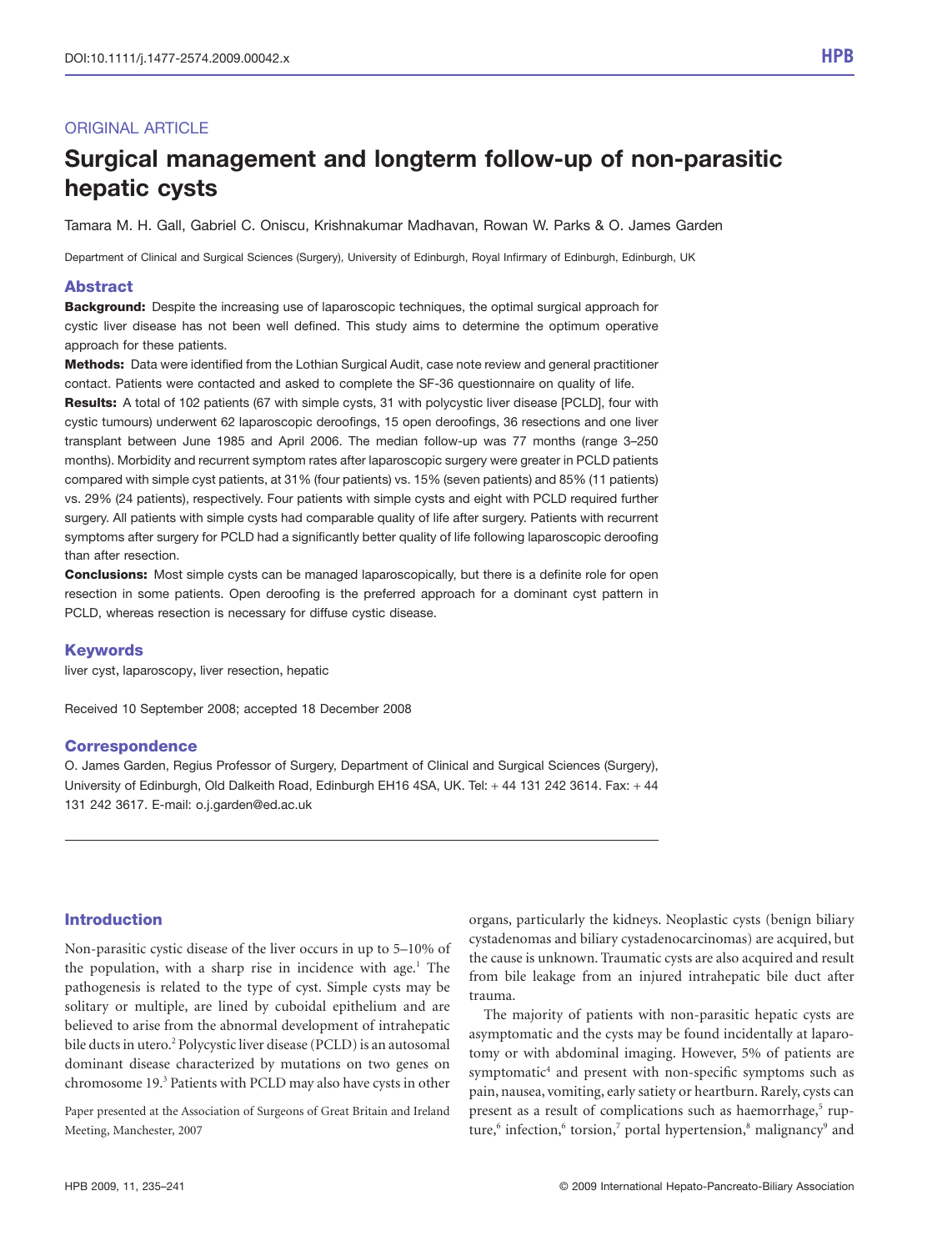obstructive jaundice.10 In symptomatic or complicated cases it is usual to intervene and the procedures available include percutaneous aspiration with ethanol injection, laparoscopic deroofing, open deroofing, hepatic resection and transplantation. There is considerable controversy as to which procedure is preferable.<sup>11</sup> Laparoscopic deroofing was first reported in  $1991$ ,<sup>12</sup> and most studies seem to agree that it is the treatment of choice for simple cysts. However, recurrence rates vary greatly, from  $0\%$ <sup>13</sup> to 25%.<sup>14</sup> Other studies have suggested that open deroofing and resection are better operations.15,16 There is no accepted best approach for the treatment of patients with PCLD. In these patients, laparoscopic deroofing leads to recurrence rates of  $60\%^{17}$  to  $100\%^{18}$ whereas resection and transplantation have lower recurrence rates,<sup>18</sup> but are associated with significantly higher morbidity rates.19 Moreover, the different surgical interventions have never been correlated with postoperative quality of life. The aim of this study was to evaluate all patients who underwent operative procedures for liver cysts in a specialist centre and to determine the most favourable operative approach in terms of morbidity, recurrence and quality of life.

#### Materials and methods

All patients who underwent operations for non-parasitic hepatic cysts were identified from the Lothian Surgical Audit<sup>20</sup> and the department's own prospective database. The case notes, radiology reports, operation notes, pathology reports and blood results were reviewed retrospectively for all patients. Patient gender, age at first operation, presenting symptoms, preoperative blood results and final pathology were documented. All patients who fulfilled the diagnostic criteria for PCLD (chromosome 19 mutations) were included in this subgroup for analysis. In the vast majority of patients, the diagnosis was established prior to referral to the surgical team. All other patients were labelled as having simple cysts. The number and location of the cysts and the size of the dominant cyst were recorded. The type and duration of the operation, complications, length of postoperative stay and follow-up were also documented. Patients were contacted by telephone to enquire about recurrent symptoms and were sent an adapted

SF-36 questionnaire, as a health survey and quality of life assessment.<sup>21-23</sup> The answers were scored using a scoring system developed by RAND Health ([http://www.rand.org/health/](http://www.rand.org/health/surveys_tools/mos/mos_core_36item.html) [surveys\\_tools/mos/mos\\_core\\_36item.html;](http://www.rand.org/health/surveys_tools/mos/mos_core_36item.html) RAND Corp., Cambridge, UK), which ranges from 0 to 3600, with a higher score indicating a better quality of life.

Data were analysed using spss Version 13.0 (SPSS, Inc., Chicago, IL, USA). Statistical tests included the Kruskal–Wallis test, Mann–Whitney *U*-test, chi-squared and Fisher's exact test. Values are given to the nearest whole number except for *P*-values, which are given to three significant figures.

## **Results**

Between June 1985 and April 2006, 102 patients with liver cysts underwent 114 surgical procedures. Demographic data, size of the dominant cyst, cyst location(s) and lobar distribution according to type of disease are presented in Table 1. A total of 99 patients (97%) were symptomatic; the frequency of presenting symptoms is documented in Table 2. The remaining three asymptomatic patients underwent surgery for associated pathology (two had liver metastases and one had a rapid increase in the size of the cyst and required cholecystectomy for symptomatic gallstones). In this series, 63 patients (62%) with simple cysts had multiple cysts (more than three). Liver function tests were abnormal in almost one-third of patients (in 21 patients [32%] with simple cysts and in nine patients [29%] with PCLD). Twenty-one of the 31 patients (68%) with PCLD also had kidney cysts.

Twelve patients in the simple cysts group underwent one or more attempts at percutaneous aspiration at a median of 6.5 months prior to surgery, whereas nine patients in the PCLD group underwent attempted aspiration of the dominant cyst at a median of 6 months prior to surgery. Operative details and related postoperative morbidity are shown in Table 3. Two patients with simple cysts who underwent laparoscopic deroofing had further surgery (one open deroofing and one resection) and two patients who had open deroofing underwent a further open deroofing (one) and a resection (one). In the PCLD group, seven resections were carried out as a secondary procedure (two

|       | Table 1 Demographic data, size of cyst and location of the dominant cyst in 102 patients who underwent operations for non-parasitic hepatic |  |
|-------|---------------------------------------------------------------------------------------------------------------------------------------------|--|
| cvsts |                                                                                                                                             |  |

| <b>Demographics</b>                    | Simple cysts $(n = 67)$ | PCLD $(n = 31)$ | Cystadenoma $(n = 3)$ | Cystadenocarcinoma $n = 1$ |
|----------------------------------------|-------------------------|-----------------|-----------------------|----------------------------|
| Median age, years (range) <sup>a</sup> | 60 (29-84)              | 49 (33 - 85)    | $39(38-40)$           | 52                         |
| Sex, $M : F^a$                         | 8:59                    | 2:29            | 0:2                   | 0:1                        |
| Median size, cm (range) <sup>a</sup>   | $11(2-30)$              | $10(4-18)$      | $12.7(9.4-16)$        |                            |
| Bilateral location, %                  | 23                      | 100             | 10                    |                            |
| Right hemiliver, %                     | 25                      | 0               | 100                   |                            |
| Left hemiliver, %                      | 14                      | 0               | 0                     |                            |
| Unknown, %                             | 38                      |                 | 0                     |                            |

a No statistical significant differences

PCLD, polycystic liver disease; M, male; F, female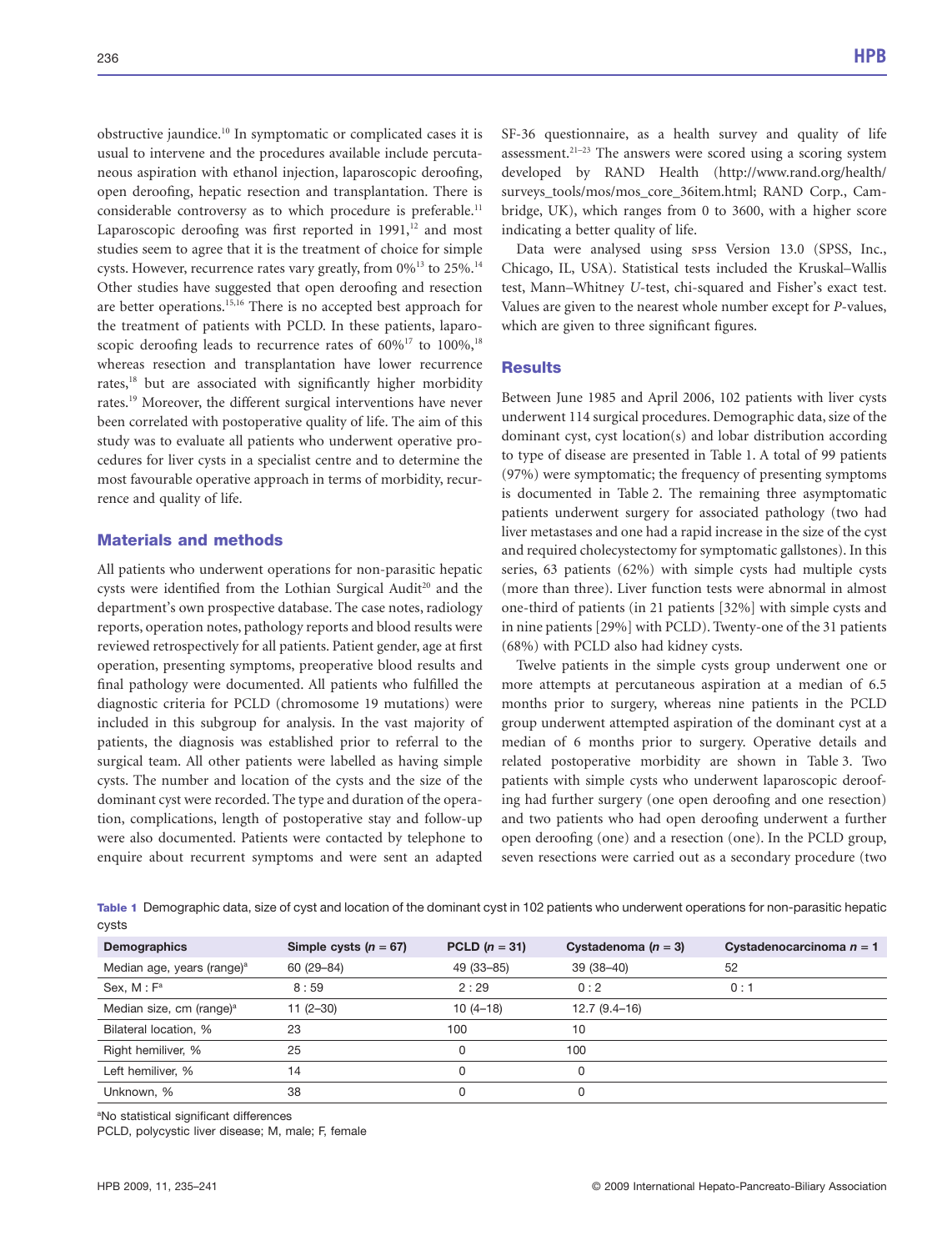| Symptom                        | Simple cysts $(n = 67)$ | PCLD $(n = 31)$ | Cystadenoma $(n = 3)$ | Cystadenocarcinoma ( $n = 1$ ) |
|--------------------------------|-------------------------|-----------------|-----------------------|--------------------------------|
| Pain (%)                       | 55 (82)                 | 29 (94)         | 3(100)                | 3(100)                         |
| Bloating $(\%)^a$              | 16 (24)                 | 17 (56)         | 0                     |                                |
| Nausea (%)                     | 15 (22)                 | 10(34)          | 0                     |                                |
| Vomiting (%)                   | 5(8)                    | 4(13)           | 0                     | O                              |
| Early satiety (%)              | 12 (18)                 | 10 (34)         | 1(33)                 |                                |
| Fatigue (%)                    | 12 (18)                 | 10 (34)         | 0                     |                                |
| Shortness of breath (%)        | 7(11)                   | 6(19)           | 0                     | O                              |
| Palpable mass (%) <sup>a</sup> | 22 (33)                 | 24 (78)         | 0                     |                                |
| Heartburn (%)                  | 0                       | 0               | 1(33)                 | 0                              |
| Asymptomatic (%)               | 3(4)                    |                 | 0                     |                                |

Table 2 Presenting symptoms in 102 patients who underwent operations for non-parasitic hepatic cysts

 $^{\rm a}$ Denotes statistical significant differences between simple cysts and PCLD,  $P < 0.005$ PCLD, polycystic liver disease

Table 3 Operative details in patients with non-parasitic hepatic cysts. Data are given as median (range)

| Pathology    | <b>Operation</b>       | $\mathbf n$ | <b>Operation time, mins</b> | Postoperative stay, days | Morbidity, $n$ (%) |
|--------------|------------------------|-------------|-----------------------------|--------------------------|--------------------|
| Simple cysts | Laparoscopic deroofing | 48          | 75 (40-170)                 |                          | 7(15)              |
|              | Open deroofing         | 11          | 90 (40-120)                 | 8                        | 3(30)              |
|              | Resection              | 12          | 155 (90-295)                | 10                       | 5(42)              |
| <b>PCLD</b>  | Laparoscopic deroofing | 13          | 105 (40-180)                | 4                        | 4(31)              |
|              | Open deroofing         | 11          | 110 (60-150)                | 12                       | 4(40)              |
|              | Resection              | 21          | 217 (90-360)                | 17                       | 9(43)              |
|              | Transplant             |             | 494                         | 26                       | 1(100)             |
| Cystadenoma  | Laparoscopic deroofing |             | <b>Unknown</b>              |                          | 0                  |
|              | Resection              | 2           | 255                         | 13                       | 0                  |

PCLD, polycystic liver disease

after open deroofing and five following laparoscopic deroofing). One patient who underwent an initial laparoscopic deroofing had a subsequent open deroofing followed by resection. One patient who underwent laparoscopic deroofing was found on pathological examination of the cyst wall to have a cystadenoma and subsequently underwent a major hepatic resection. All procedures were performed without any operative or perioperative mortality. The 34 resections included 28 hepatectomies, four left lateral sectionectomies and one segment III resection. Laparoscopic cholecystectomy was performed in 18 patients who underwent laparoscopic deroofing. The only transplant procedure in this series was carried out as a combined liver and kidney transplant.

Operative times for laparoscopic deroofing and open deroofing were comparable  $(P = 0.560)$ . However, the operative time was significantly longer for resection (*P* < 0.016) compared with either laparoscopic or open deroofing (Table 3). These findings were similar in patients with simple cysts and those with PCLD. A laparoscopic approach translated into a shorter postoperative stay for simple cystic disease and PCLD  $(P < 0.05)$ , whereas open deroofing and resection resulted in comparable lengths of postoperative stay  $(P = 0.600)$ .

Overall, laparoscopic deroofing was associated with postoperative complications in 10 patients (16%). These included: pyrexia  $(n=2)$ ; chest infection  $(n=2)$ ; bile leak  $(n=2)$ ; pleural effusion  $(n=2)$  $= 1$ ); pneumothorax after central line insertion ( $n = 1$ ); deep vein thrombosis and pulmonary embolism  $(n = 1)$  and myocardial infarction  $(n = 1)$ . Complications after open deroofing included five chest infections and one pleural effusion. Fourteen patients developed complications after resection, including: pleural effusion ( $n = 7$ ); bile leak ( $n = 2$ ; one persistent); chest infection ( $n =$ 2); pyrexia  $(n = 1)$ ; prolapsed omentum at the drain site  $(n = 1)$ , and pancreatitis  $(n = 1)$ . The persistent bile leak required a hepaticojejunostomy 8 months later. Post-transplant complications included a chest infection complicated by MRSA (multipleresistant *Staphylococcus aureus*), respiratory failure, gross peripheral oedema and post-traumatic stress disorder. Correlations between morbidity, type of cyst and type of surgical procedure are shown in Table 3. There were no statistical differences between procedures according to type of cyst.

The median follow-up was 77 months (range 3–250 months). Seven**t**y-four patients were contacted by telephone and interviewed about symptom recurrence. Data for the remaining patients were obtained from the last follow-up letters. Table 4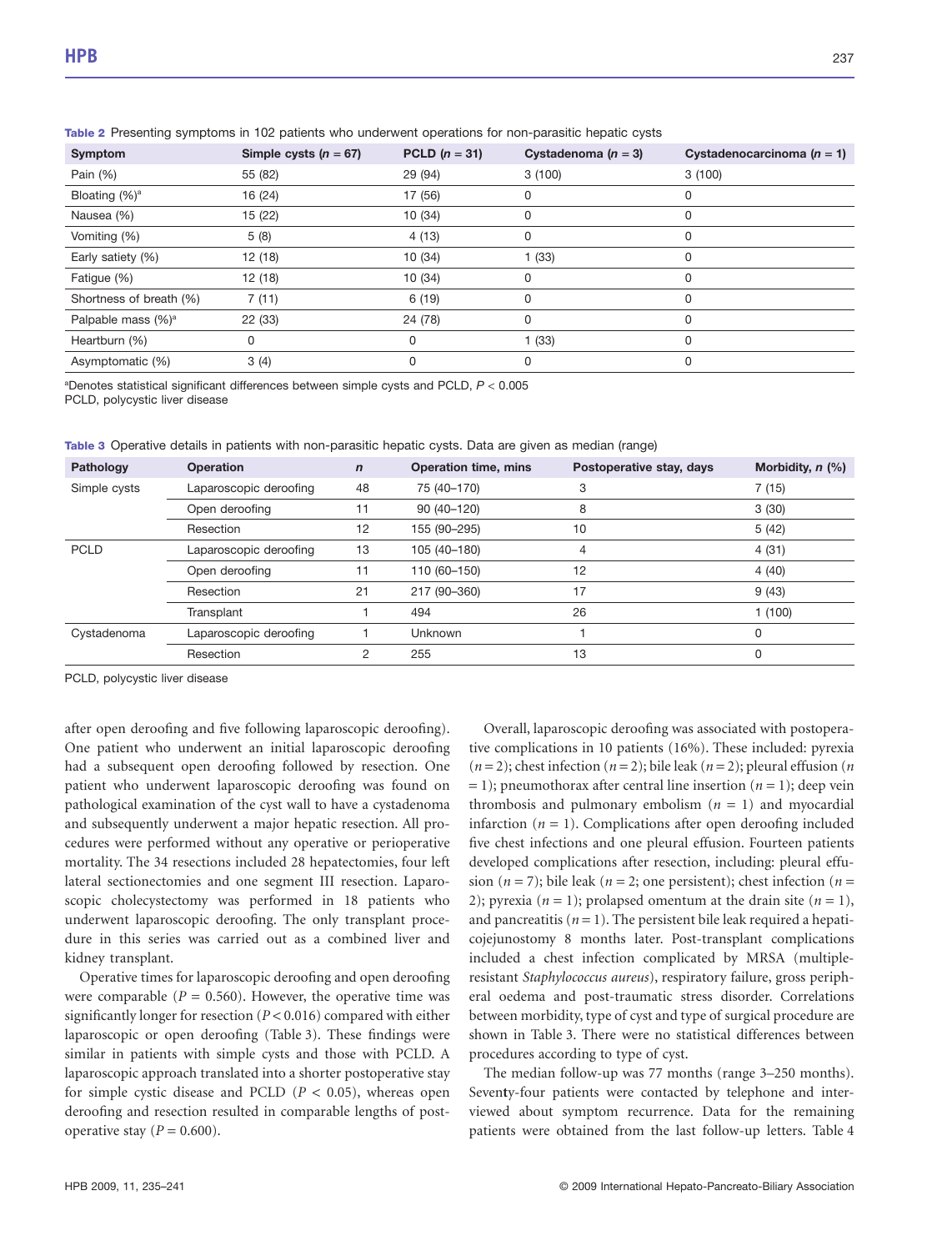| Pathology               | Operation              | $\mathbf n$ | <b>Patients with recurrent</b><br>symptoms, $n$ (%) | Time to recurrence,<br>months | Patients who had<br>further surgery, $n$ (%) |
|-------------------------|------------------------|-------------|-----------------------------------------------------|-------------------------------|----------------------------------------------|
| Simple cysts $(n = 67)$ | Laparoscopic deroofing | 48          | 14 (29)                                             | 19                            | 2(4)                                         |
|                         | Open deroofing         | 11          | 4(36)                                               | 6                             | 2(18)                                        |
|                         | Resection              | 12          | 3(27)                                               | 12                            | 0                                            |
| PCLD $(n = 31)$         | Laparoscopic deroofing | 13          | 11 (85)                                             | 25                            | 6(46)                                        |
|                         | Open deroofing         | 11          | 6(55)                                               | 12                            | 3(27)                                        |
|                         | Resection              | 21          | 10(48)                                              | 28                            | $\Omega$                                     |
|                         | Transplant             |             | 0                                                   | N/A                           | $\Omega$                                     |
| Cystadenoma $(n = 3)$   | Laparoscopic deroofing |             | 0                                                   | N/A                           | 1(100)                                       |
|                         | Resection              | 2           | 50                                                  | 5                             | $\Omega$                                     |
|                         |                        |             |                                                     |                               |                                              |

Table 4 Recurrence following initial surgery in patients with non-parasitic hepatic cysts

PCLD, polycystic liver disease; N/A, data not available

shows the proportion of patients with recurrent symptoms and time to recurrence after initial surgery.

Laparoscopic deroofing was associated with a significantly higher rate of symptom recurrence in PCLD patients compared with those with simple cysts  $(11 [85\%]$  vs. 14 patients  $[29\%]$ ;  $P =$ 0.001, two-tailed chi-square). Furthermore, when compared with open deroofing or resection in the PCLD group, laparoscopic deroofing was associated with the highest rate of symptomatic recurrence, although this did not reach statistical significance. However, recurrent symptoms were less severe than those prior to the initial surgery according to patient responses in the follow-up questionnaire.

Overall, symptom recurrence was markedly reduced in the 39 patients who had fewer than three cysts compared with the 63 patients with three or more cysts (14% vs. 42%;  $P = 0.02$ , twotailed chi-square). Only four of the 67 patients who underwent surgery for simple cysts required further surgical intervention, compared with nine of the 31 patients with PCLD  $(P = 0.011,$ two-tailed chi-square). Ninety SF-36 questionnaires (88%) were mailed out because nine patients were deceased and no contact addresses were available for the remainder. Sixty-four (71%) were returned (three patients were unable to complete the questionnaire). Overall, for patients with simple cysts there were no statistical differences in quality of life according to type of surgery ( $ANOVA$ ,  $P = 0.605$ ), although the more complex the procedure, the higher the mean score (Fig. 1A). Similarly, there was no statistical difference in quality of life by type of surgery among PCLD patients ( $ANOVA$ ,  $P = 0.700$ ), but the mean scores showed an opposite trend (Fig. 1B). However, the quality of life of patients with PCLD who had recurrent symptoms after laparoscopic deroofing was significantly better than that of patients who underwent resection, as confirmed by higher physical (Student's *t*-test, *P*  $= 0.010$ ) and psychological scores (Student's *t*-test,  $P = 0.006$ ).

## **Discussion**

Because of the low incidence of symptomatic hepatic cysts in the general population, there has been no consensus on the optimal



Figure 1 Quality of life scores following surgery for (A) simple cysts and (B) polycystic liver disease

approach to management of cystic liver disease and therefore patients are managed on an individual basis. Several studies have attempted to address this problem, but numbers of patients and lengths of follow-up have varied significantly and results are sometimes conflicting. The current study aims to address this issue from a single-centre perspective with experience from the second largest series of non-parasitic hepatic cysts in the literature.

In the management algorithm for patients with cystic disease, the clinician must be certain of the diagnosis and determine the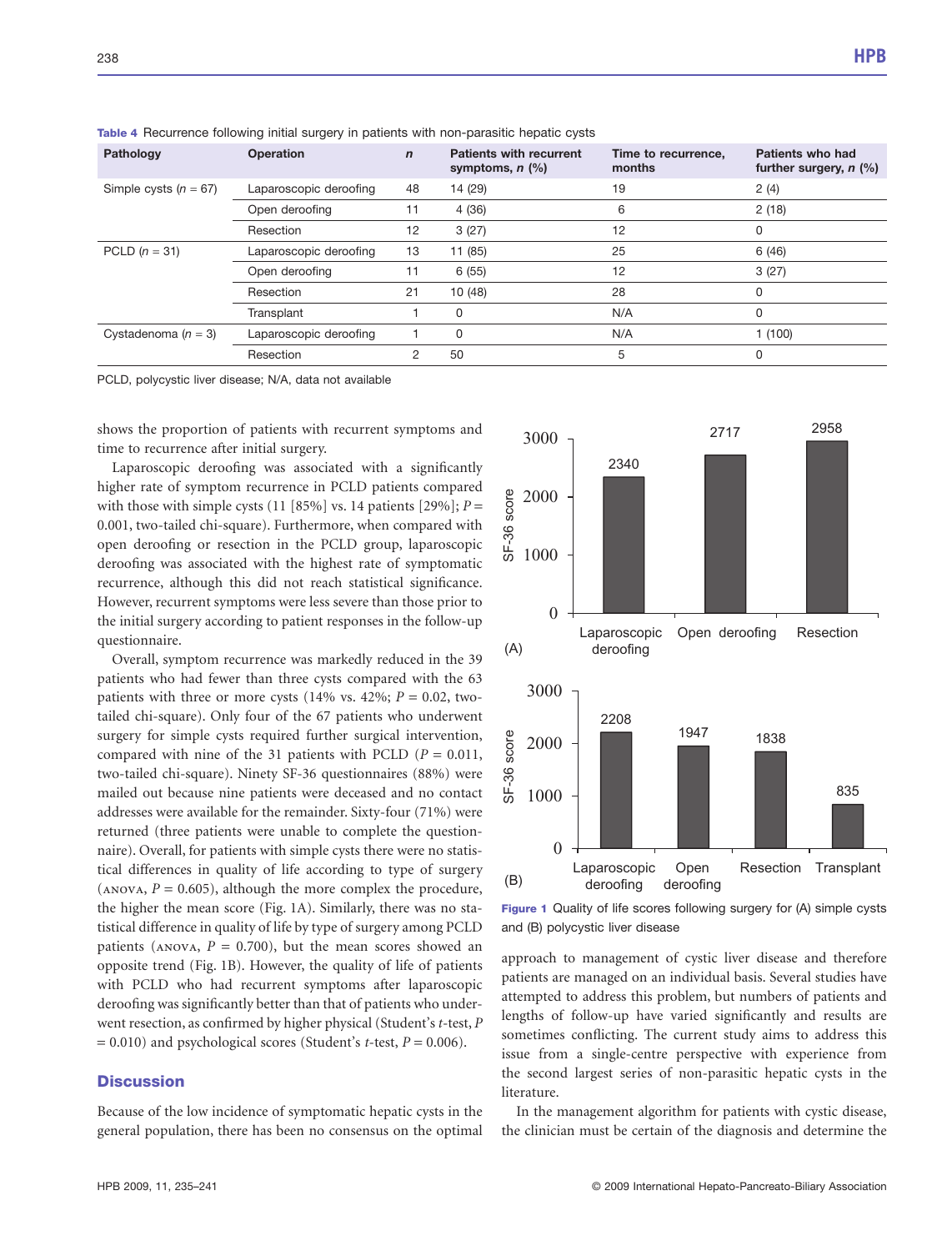precise indication for surgery. It is widely accepted that symptoms are non-specific and the diagnosis is one of exclusion, which involves ruling out other significant pathology. Even so, concurrent pathology, such as gallstone disease, may be present; in this series, four patients (4%) were found to have co-existing gallstones. In the current series, almost one-third of patients had abnormal liver function tests. This association was one of the reasons for intervention in patients with small simple or PCLD cysts. An additional concern is the presence of malignancy. Although the radiological characterization of cyst pathology before surgery is generally accurate, a high index of suspicion for the presence of a neoplastic cyst should be maintained. This differentiation is even more difficult for simple cysts presenting with intra-cyst haemorrhage and with unusual radiological appearances, which could be mistaken for cystadenomas. The one case of mistaken radiological diagnosis of a cystadenoma in the present series supports the role for routine pathology examination of the cyst wall. If the presence of a cystadenoma is confirmed after the initial surgery, formal resection is required.

The second key question concerns the type of intervention, as several options are available. The choice may reflect the type and extent of cystic disease as well as the expertise and technology available locally. Percutaneous drainage and ethanol injection are increasingly used in some centres for patients with smaller simple cysts. The results are mixed and there appears to be a high recurrence rate. In the current series, 21 patients (12 with simple cysts and nine with PCLD) underwent attempted aspiration – in some cases combined with alcohol sclerosis – prior to referral. These patients had undergone repeated interventions with limited relief of symptoms. There seems to be little rationale for performing aspiration alone other than in an attempt to establish whether a specific cyst is symptomatic. Aspiration used in combination with instillation of alcohol may be of value in patients with significant co-morbidity or in those with a single small cyst which is symptomatic. However, this study did not seek to address the role of cyst aspiration and ethanol injection as the combination is not common practice at present in our centre.

In the current era of minimally invasive surgery, laparoscopic deroofing appears to be the preferred initial approach in most centres for the treatment of simple cysts.24–26 However, others prefer resection as the primary surgery and report no recurrence and a 17% morbidity rate.<sup>16</sup> This study, however, had few patients and its follow-up period was too short to allow for the drawing of meaningful conclusions regarding symptomatic recurrence. In the current series, a laparoscopic approach was associated with a 15% morbidity rate, a short postoperative stay and a low re-operation rate compared with open deroofing. Furthermore, symptom recurrence occurred sooner after open deroofing than after laparoscopic deroofing. These results highlight some of the intrinsic benefits of minimally invasive surgery. In the current study, all open deroofing procedures were performed prior to 1999, since when the preferred approach for simple liver cysts has been a laparoscopic procedure.

It is important to highlight the presence of a group of patients in whom hepatic resection was the primary intervention. This was associated with similar postoperative morbidity rates but a 0% re-operation rate, lower symptom recurrence rate and longer time to recurrence compared with open deroofing. These findings challenge the suggestion that open deroofing is suitable as a secondline treatment<sup>15</sup> and, in fact, resection should be the preferred management choice in a selected group of patients in whom a laparoscopic technique is not feasible because of a multitude of cysts or their location(s). For example, a centrally located large cyst or a large posterior cyst may recur despite apparently adequate laparoscopic or open deroofing because the roof may reconstitute as the left and right hemilivers of the liver appose. Because of this tendency to recurrence, these cysts may be better managed by resection than by deroofing.

Several techniques to prevent cyst recurrence have been advocated, including the placement of omentum in the residual cavity or the ablation of the residual cyst lining. The utility of these methods is questionable and none were used in the current series.

In patients with PCLD, the choice of initial surgical technique is even more controversial as a result of the size and distribution of the cysts as well as the severe distortion in liver anatomy. Since 1999, our unit has tended towards a laparoscopic approach in the vast majority of simple cyst patients, but open deroofing or resection remained the primary approaches in PCLD and only a small number of patients have undergone laparoscopic deroofing, even after this date. In an attempt to rationalize the treatment, Gigot *et al.*<sup>27</sup> proposed a classification based on preoperative computed tomography (CT) scanning and suggested that therapy should be tailored to the type of disease. However, this classification is not widely used by radiologists and, therefore, the lack of uniform radiology reporting in the present series did not allow us to analyse the type of treatment and the Gigot staging. We should also point out that cyst size alone is of limited value when planning treatment strategy because multiple small cysts in a PCLD patient are as likely to require intervention as a large solitary cyst.

Laparoscopic deroofing has been increasingly used in PCLD, despite a high recurrence rate.17,18,28 In this series, laparoscopic deroofing was the most successful operation in terms of operative time, length of postoperative stay and morbidity. However, 85% of those who underwent laparoscopic deroofing had recurrent symptoms and 46% of these patients underwent further surgery. Despite this, patients reported that recurrent symptoms were milder than symptoms prior to initial surgery, which translated into better physical and psychological quality of life scores compared with those collected after resection. However, any decision favouring laparoscopic deroofing should be carefully considered and should weigh the extent of disease, patient co-morbidity and the high risk of recurrence against the likely extent of improvement in symptoms. In patients with a dominant cyst pattern, a laparoscopic or open deroofing should be the preferred initial treatment, taking into account all of the above factors, whereas resection should be reserved for those with a diffuse cyst pattern.<sup>28</sup>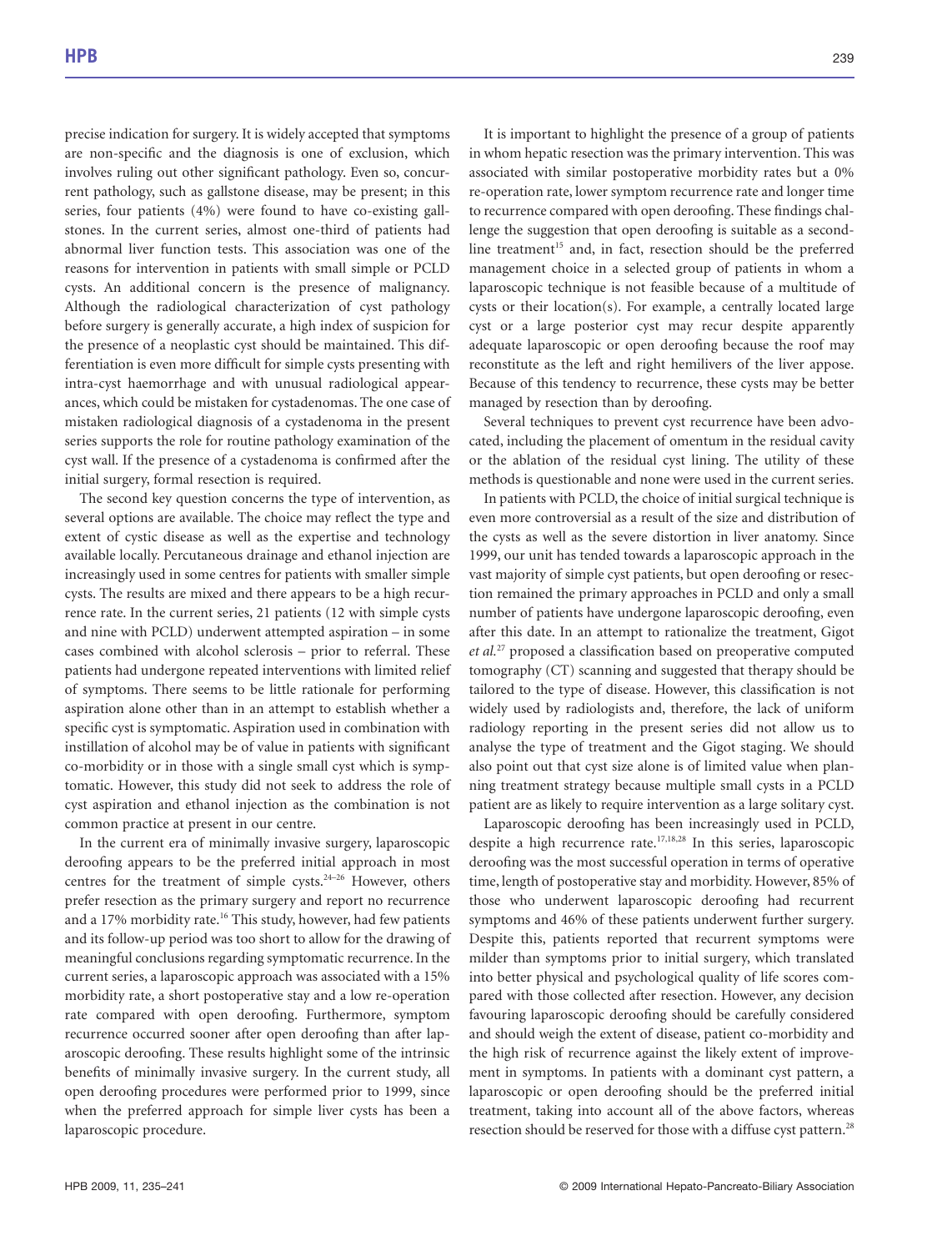Resection in these patients is technically challenging, but, as the current data show, does not necessarily increase the risk; there is little difference between the two options in terms of morbidity, length of postoperative stay, symptom recurrence or quality of life. There appeared to be a lower re-operation rate and a longer time to recurrence in the resection group, which may well reflect the more extensive decompression of normal liver parenchyma achieved in these patients. Given the complexity of these patients, treatment should be carried out in specialist hepatobiliary units to ensure an adequate management algorithm for a successful outcome.

The role of transplantation in the management of PCLD could not be ascertained in the current study. However, there are patients with a diffuse disease pattern in whom there is a minimal amount of normal liver parenchyma associated with significant distortion of the liver anatomy. For these patients, transplantation may be the best course of action,<sup>19</sup> particularly if symptoms resulting from the size of the polycystic liver and associated with exhaustion, fatigue and cachexia are significant.

A treatment algorithm for the management of cystic liver disease is suggested in Fig. 2.

There are little data concerning the quality of life of patients who have undergone surgery for cystic liver disease. This study provides an insight into how patients perceive the effects of surgery during longterm follow-up. The SF-36 questionnaire revealed no significant differences in terms of quality of life

between any of the surgical procedures for simple cysts or PCLD. Although the results shown in Fig. 1 can be interpreted in many ways, no definite conclusions can be drawn because the small numbers in the analysis may be responsible for the lack of statistical significance. However, it was interesting to note that, in PCLD patients with recurrent symptoms, a more extensive initial procedure such as resection was associated with lower physical and psychological scores (i.e. lower quality of life scores) compared with those who had undergone laparoscopic deroofing. One might speculate that this may reflect patient disappointment after an initially high level of expectation that a more complex procedure might lead to better results. It should also be noted that the patient with PCLD may exhibit ongoing symptoms caused by renal involvement, which may be difficult to distinguish from the liver component. The challenges inherent in the management of cystic liver disease should be fully discussed with patients and the goals to be achieved with surgery should be identified on a caseby-case basis.

This study is limited because it did not include patients with cystic liver disease that was managed conservatively or using percutaneous methods, and conclusions are drawn in terms of symptom recurrence, rather than radiological recurrence. Many patients had no radiological follow-up, whereas others had only residual cysts on follow-up, as opposed to recurrence of the cysts which had been operated on. However, the significance of radiological recurrence in the context of no symptomatic recurrence



Figure 2 Management algorithm for non-parasitic liver cysts